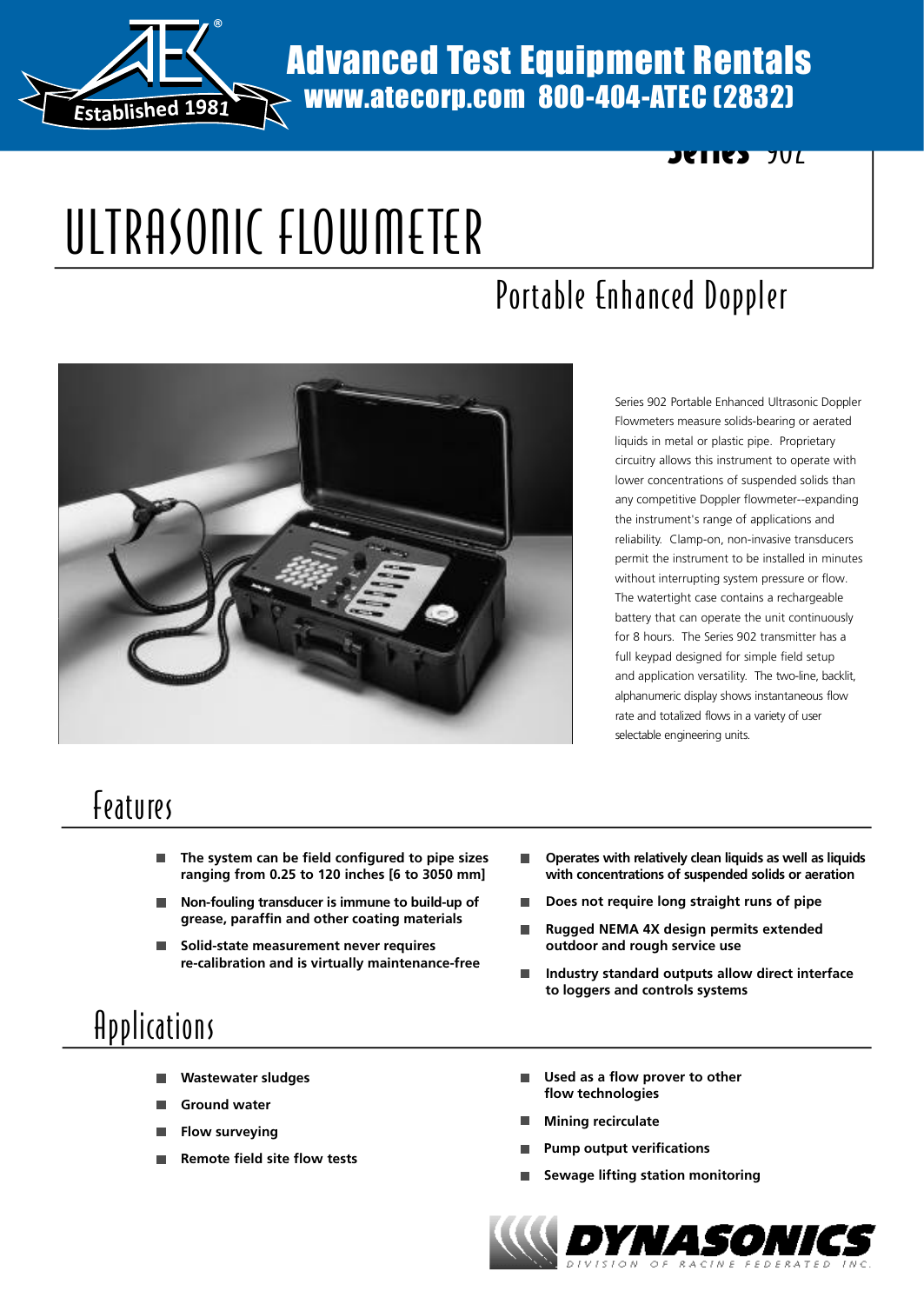# ULTRASONIC FLOWMETER

## Principles of Operation

**TOP VIEW OF PIPERECEIVING 90° ELBOW TRANSDUCER**  $\Gamma_{2}$  $\Gamma_{2}$ **FLOW FLOW**  $\Gamma_1$ G**1 TRANSMITTING TRANSDUCER Fluid Velocity**  $\propto \Gamma_1$ - $\Gamma_2$ **Liquids with Suspended Solids or Aeration Clean, Non-aerated Liquids**

Ultrasonic Doppler flowmeters operate by transmitting and receiving ultrasonic sound signals in liquids. An instrument, such as the Dynasonics Series 902, incorporates dual transducers that are clamped on opposite sides of a liquid filled pipe. Each transducer contains a piezoelectric crystal. Referring to the above illustration, the  $\Gamma_1$  transducer transmits an ultrasonic signal through the pipe wall into the liquid. A portion of this signal is reflected by suspended solids, entrained gases or flow turbulence moving with the fluid, back toward the second transducer,  $\Gamma_2$ . Electronic circuitry compares the transmitted frequency with the received frequency. The difference, or frequency shift, is proportional to fluid velocity, in accordance with principles developed by Christian Johann Doppler. If the liquid is not moving (a zero flow condition) the transmitted and received frequencies are identical.

The Series 902 features advanced signal processing and an exclusive auto-adapting digital filter to produce accurate and stable indications of flow rate and totalized flows. A full function keypad allows field configuration of pipe size, engineering units, the 4-20mA output and all operating parameters.

#### Part Number Construction



**D070-1006-001** High Temp Transducer **D070-1004-003** Small Pipe Transducer **D010-0200-100** Transducer cable extension, 20 feet [6 m]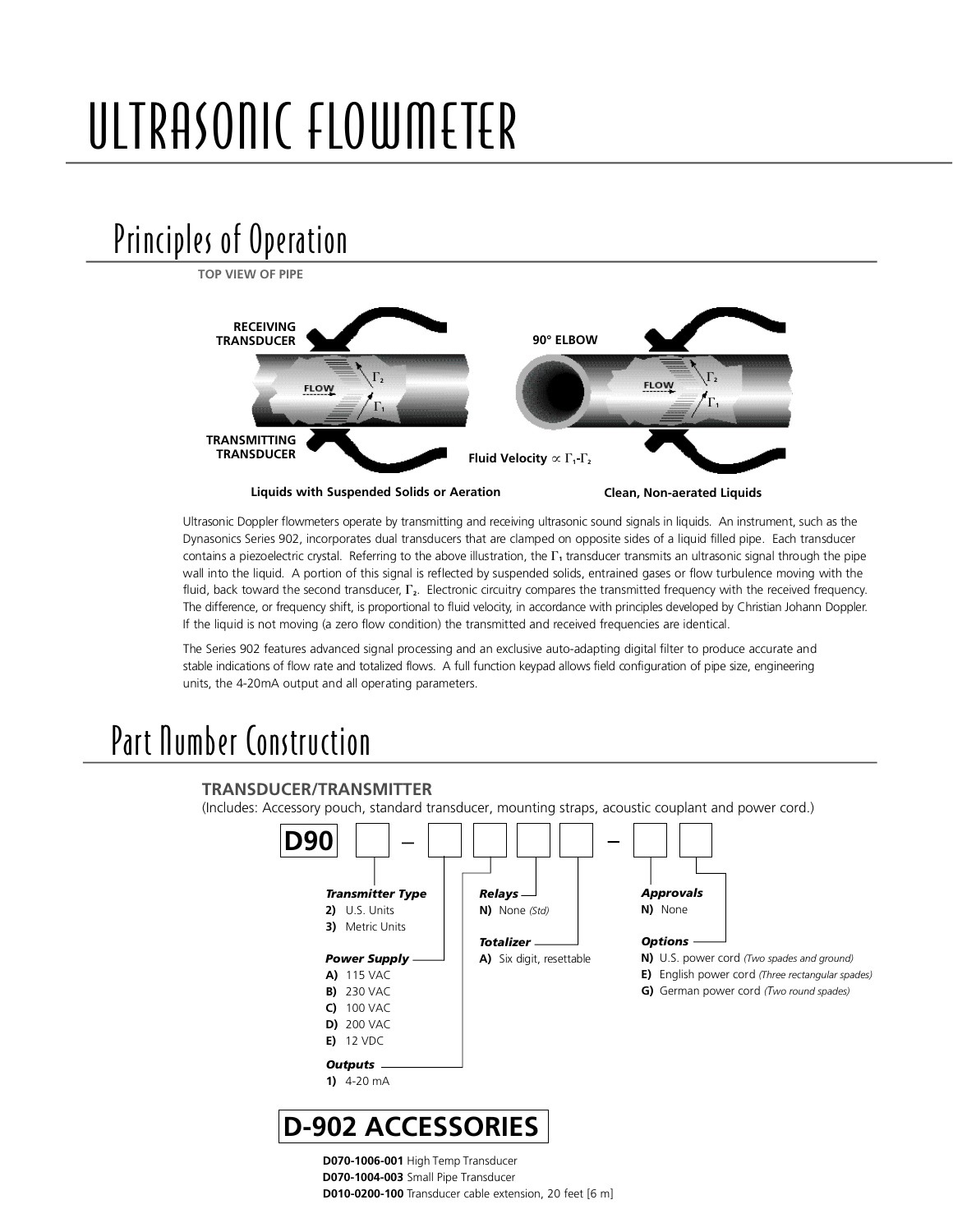# Series 902

# Portable Enhanced Doppler

# Specifications

| <b>TRANSMITTER</b>        |                                                                                                                                                                               |
|---------------------------|-------------------------------------------------------------------------------------------------------------------------------------------------------------------------------|
| <b>DESCRIPTION</b>        | <b>SPECIFICATION</b>                                                                                                                                                          |
| POWER REQUIREMENTS        | Internal Lead acid Gel Cell battery provides 8 hrs of continuous<br>operation. AC charging: (Std) 115/230 VAC 50/60 Hz ±10%.<br>(Opt) 100/200 VAC 50/60 Hz ±10%. (Opt) 12 VDC |
| <b>VELOCITY</b>           | 0.5 - 20 FPS [0.15 - 6.08 MPS]                                                                                                                                                |
| <b>OUTPUTS</b>            | 4-20 mA, 600 Ohms max., isolated.                                                                                                                                             |
| <b>INDICATORS</b>         | Power, Signal Strength, Flow Analyzer, Fault, Over-range,<br>Read, Low Battery, Charge                                                                                        |
| <b>DISPLAY</b>            | 2 line x 20 character alphanumeric LCD (backlit). Digit height 0.2<br>inches [5 mm], 6 digit rate, 6 digit totalizer (resettable)                                             |
| UNITS:                    | User configured                                                                                                                                                               |
| RATE U.S. [METRIC]        | FPS, GPM, MGD [MPS, LPM, M <sup>3</sup> /hr]                                                                                                                                  |
| TOTALIZER U.S. [METRIC]   | Gallons [liters, $M^3$ ]                                                                                                                                                      |
| <b>AMBIENT CONDITIONS</b> | -22 to 160°F [-30 to 70 °C], 0-95% relative<br>humidity, non-condensing.                                                                                                      |
| <b>ENCLOSURE</b>          | NEMA 4X, [IP-65] ABS with SS hardware. 11W x 17L x 8D inches<br>[279W x 432L x 203D mm]                                                                                       |
| NON-LINEARITY (ACCURACY)  | ±2% Full Scale                                                                                                                                                                |
| SENSITIVITY               | 0.4% of Full Scale                                                                                                                                                            |
| REPEATABILITY             | $\pm 0.4\%$ of Full Scale                                                                                                                                                     |
| <b>RESPONSE TIME</b>      | 5-50 seconds, user configured, to 90% of value,<br>step change in flow.                                                                                                       |

#### **TRANSDUCER**

| <b>DESCRIPTION</b>                                  | <b>SPECIFICATION</b>                                                                                                                                               |
|-----------------------------------------------------|--------------------------------------------------------------------------------------------------------------------------------------------------------------------|
| LIQUID REQUIREMENTS                                 | 25 ppm of 30 micron size* suspended solids or entrained gases (air).<br>*Less than this minimum will require transducer mount downstream<br>of a $90^\circ$ elbow. |
| <b>TRANSDUCER TO</b><br><b>TRANSMITTER DISTANCE</b> | (Std) 20 feet [6.08 meters], retractable cord.                                                                                                                     |
| PIPE SIZES                                          | (Std) 1 - 120 inches [25 - 3050 mm] Pipe I.D.<br>(Opt.) 0.25 - 1 inch [6 - 25 mm], Small Pipe Transducer                                                           |
| <b>TEMPERATURE</b>                                  | (Std) -40° to 250°F [-40° to 121°C].<br>(Opt) -40° to 400°F [-40° to 204°C]                                                                                        |
| <b>HOUSING MATERIAL</b>                             | (Std) Aluminum, Ultem™ w/epoxy encapsulation<br>(High Temp) Vesped™, Aluminum                                                                                      |